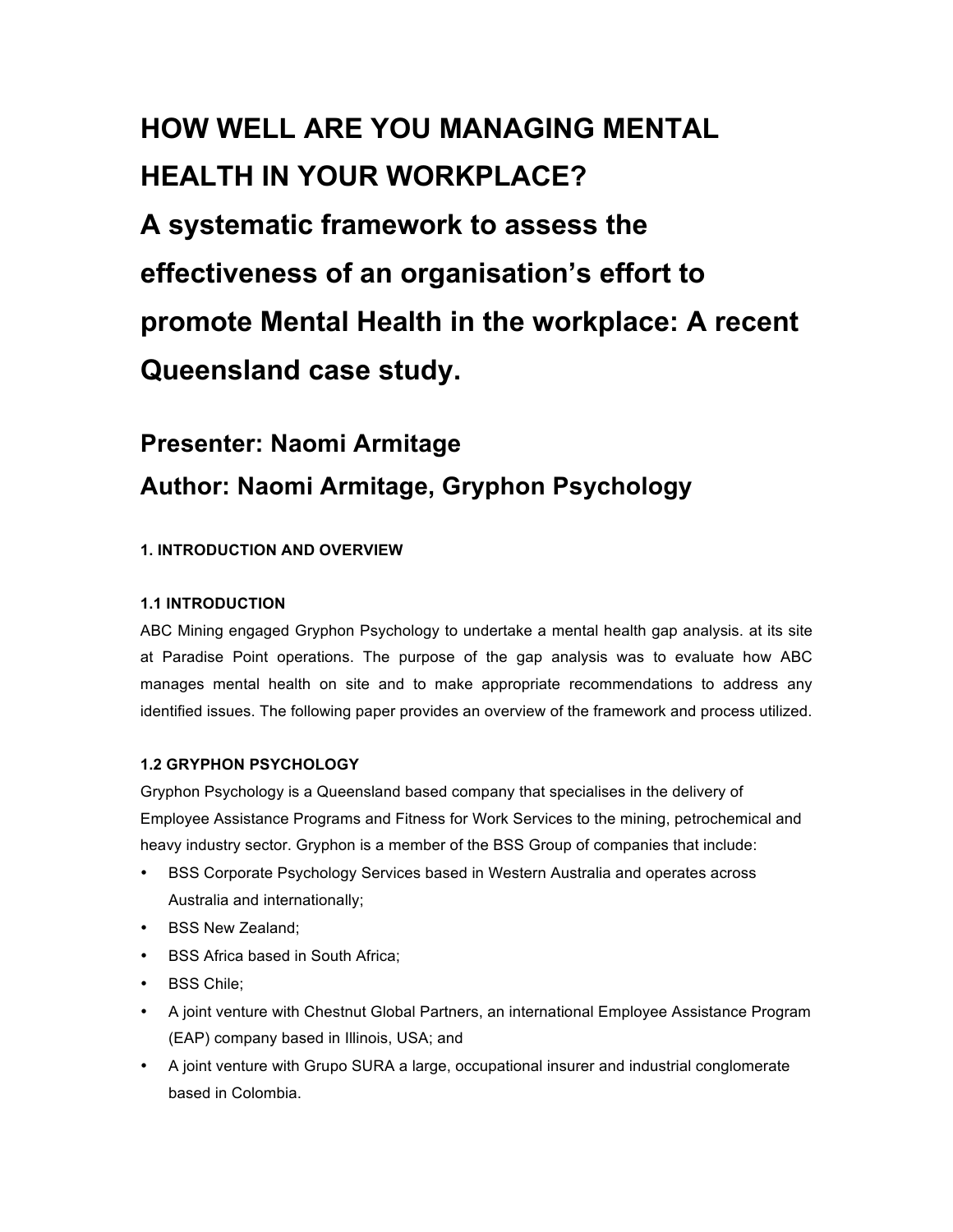#### **1.3 REVIEWERS**

The review was carried out by:

#### **(i) Ms Naomi Armitage – Psychologist / Director Gryphon Psychology**

Naomi has worked in mining and resources for over 10 years in both a psychological and human resources capacity. She specialises in fitness for work and return to work case management in addition to organisational development and training.

#### **(ii) Mr Peter Simpson – Psychologist / Director Gryphon Psychology**

Peter has over 20 years experience as a psychologist in mining and petrochemical sectors and has considerable experience across the full range of fitness for work issue. He is also a founding director of BSS Group of Companies.

#### **1.4 PURPOSE OF THE GAP ANALYSIS**

The objectives of the review were to:

- (i) Develop an understanding of the ABC site including its organisation, work processes and people.
- (ii) Develop an understanding of the local community and environment especially of those factors that may impact on levels of mental health.
- (iii) Identify those factors in the work and community environments that need to be addressed in developing a site wide mental health management plan.
- (iv) Review the scope and effectiveness of the existing mental health management approach.
- (v) Make recommendations for improvements in the current mental health management approach.

#### **1.5 METHODOLOGY**

The methodology for the project required Gryphon Psychology to visit the ABC site and:

- (i) Provide an overview of mental health management and the gap analysis process to the site's senior management team.
- (ii) Review current mental health management documentation and processes on site.
- (iii) Review work activities and work conditions on site.
- (iv) Review the accommodation and general living conditions.
- (v) Meet and consult with appropriate staff on site (medical, safety, human resources, camp management staff etc.).
- (vi) Meet and consult with a group of supervisors.
- (vii) Meet and consult with operational and other employees.
- (viii) Review local site resources (such as the site medical center) to assist employees manage mental health issues.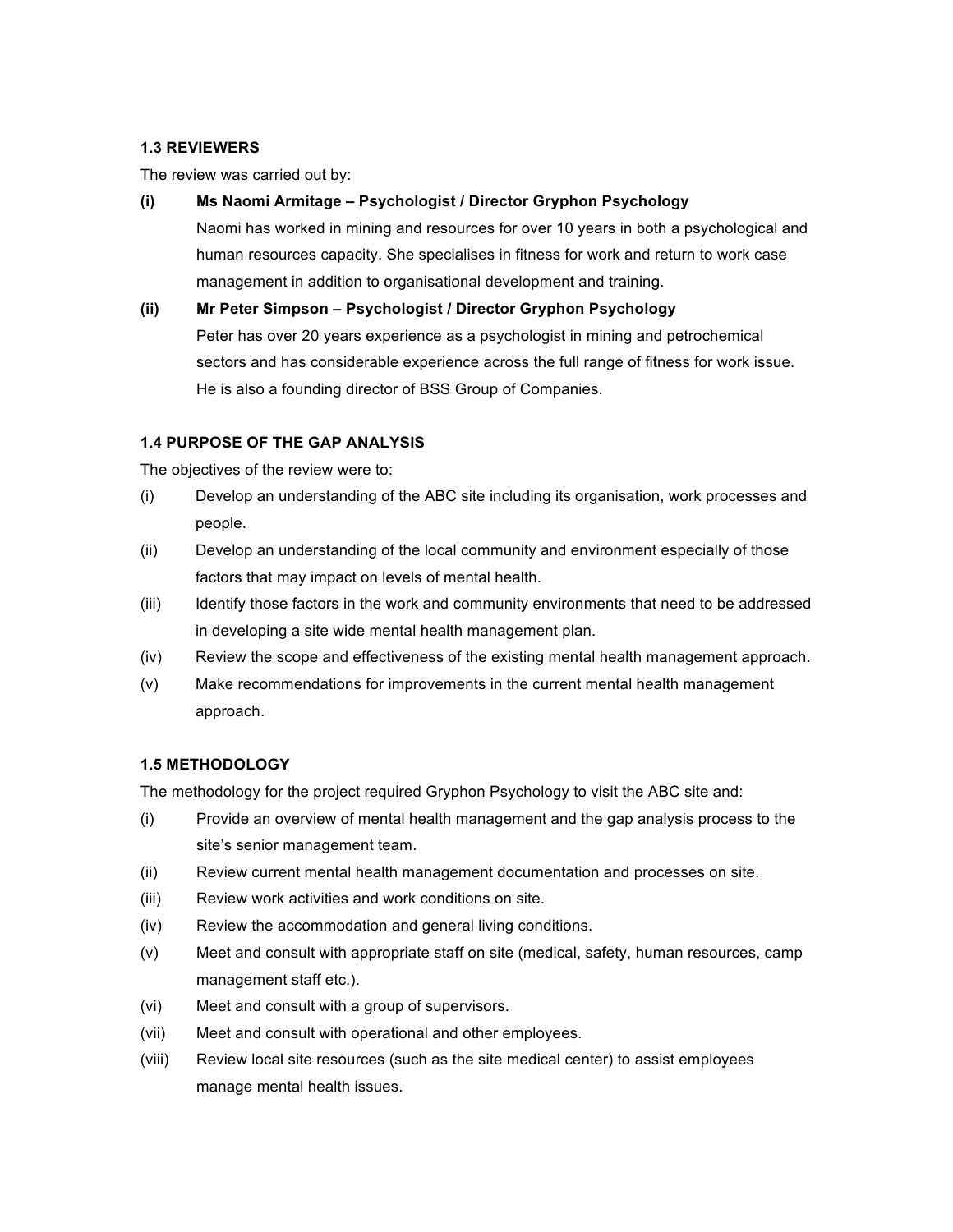- (ix) Provide an initial feedback session to site management (prior to leaving site).
- (x) Provide a written report on mental health detailing current practices and areas requiring improvement.

#### **1.6 AN OVERVIEW OF MENTAL HEALTH IN THE WORKPLACE**

#### **1.6.1 MENTAL HEALTH**

The World Heath Organisation defines mental health as *"A state of wellbeing in which the individual realizes his or her own abilities, can cope with the normal stresses of life, can work productively and fruitfully, and is able to make a contribution to his or her community."* It is a state in which individuals feel positive about themselves and their lives and contribute positively to family, friends and community. To do this they must be able to:

- (i) Care for themselves mentally and physically;
- (ii) Develop and maintain positive relationships; and,
- (iii) Contribute to the wider good in their family, workplace or community.

#### **1.6.2 MENTAL ILLNESS**

The 2007 National Survey of Mental Health<sup>1</sup> defined a mental illness as a: *"Clinically diagnosable disorder that significantly interferes with an individual's cognitive, emotional or social abilities."* The main mental illness include:

- Anxiety disorders **•** Psychotic states
- 
- Mood (or affective) disorders Eating disorders
- Disorders of addiction, substance misuse or dependence
- Personality disorders
- 
- Impulse control disorders

#### **1.6.3 PREVALENCE OF MENTAL DISORDERS IN AUSTRALIA**

The National Survey of Mental Health and Wellbeing 2007 found that:

- (i) Almost one in two Australians experience mental illness at some point in life; and,
- (ii) One in five Australian adults experience mental illness in any year. The annual prevalence of the four major disorders is set out in this table.

| <b>Disorder</b>             | <b>Males</b> | <b>Females</b> | <b>Persons</b> |
|-----------------------------|--------------|----------------|----------------|
| Mood disorders (depression) | 5.3%         | $7.1\%$        | $6.2\%$        |
| Anxiety disorders           | 10.8%        | 17.9%          | 14.4%          |

<sup>1</sup> *ABS 4102.0: Australian Social Trends, March 2009*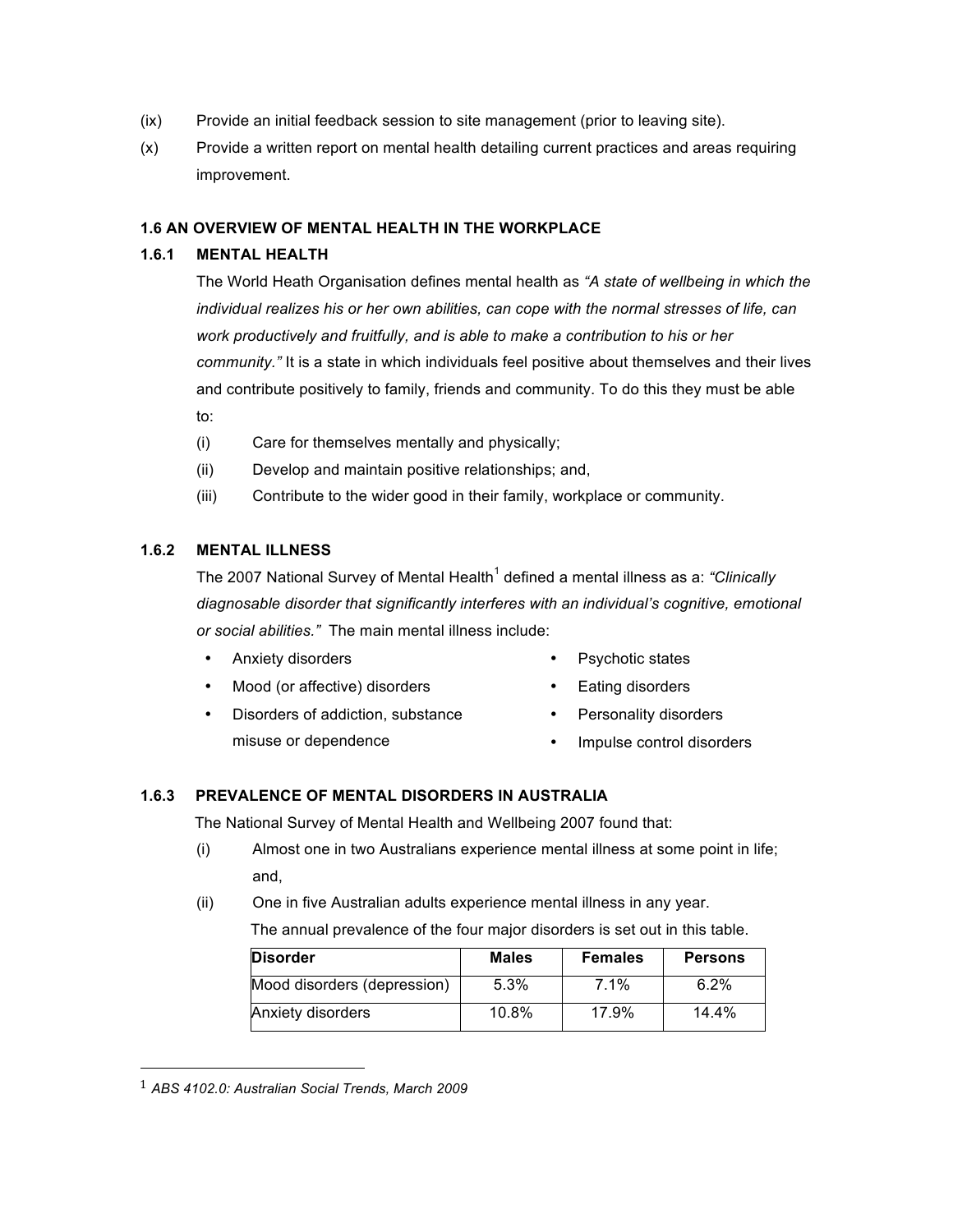| Substance abuse disorder | $7.0\%$ | 3.3%  | 5.1%  |
|--------------------------|---------|-------|-------|
| Any MH disorder          | 17.6%   | 22.3% | 20.0% |

#### **1.6.4 MENTAL HEALTH IN THE RESOURCE AND CONSTRUCTION INDUSTRY**

Whilst there are many anecdotal reports of mental health problems in the mining industry, often accompanied by alarmist headlines, there are few considered studies in this area. For example a 2012 report prepared for the NSW Minerals Council<sup>2</sup> stated that: "*It is* likely that the prevalence of mental illness in the NSW Minerals Industry would be similar *to that of the general community."* However it went on to also state that: *"There are no studies which have measured the prevalence of mental illness in the industry perhaps due to the logistical difficulties of conducting such studies."* (Page 13). To the reviewers' knowledge, there are no systematic studies specifically targeting the resource construction industry in Australia.

#### **1.6.5 FLY IN / FLY OUT AND MENTAL HEALTH**

 

There is increased concern about the impact of FIFO on the mental health and the well being of employees and their families. However the few studies undertaken do not show overwhelmingly bad effects of FIFO on individuals and families.

Clifford 2009 $3$  reported that FIFO and extended working hours do not lead to poor quality relationships, high stress levels or poor health. She found no difference in these characteristics between FIFO employees and the wider community.

Sibbel  $(2010)^4$  also reported no statistically significant differences between scores of FIFO workers and the general population on any measure of psychological wellbeing, relationship satisfaction and perceptions of family function.

Joyce et al  $(2013)^5$  found that FIFO workers had lower reported rates of mental health problems compared to other job types. However they had more unhealthy behaviours such as smoking, drinking alcohol to excess and being overweight.

<sup>2</sup> *"Mental Health and the NSW Minerals Industry" report By University of Newcastle and Hunter Institute of Mental Health May 2012*

 $3$  Clifford, S., (2009). "The Effects of Fly-in/Fly-out Commute Arrangements and Extended Working Hours on the Stress, Lifestyle, Relationship and Health Characteristics of Western Australian Mining Employees and their Partners." The University of Western, Australia, Perth

 $^4$  Sibbel, A. M. (2010). "Living FIFO: the experiences and psychosocial wellbeing of Western Australian fly-in/fly-out employees and partners." Retrieved from http://ro.ecu.edu.au/theses/132

<sup>5</sup> Joyce SJ, Tomlin SM, Somerford PJ, Weeramanthri TS. "Health behaviours and outcomes associated with fly-in fly-out and shift workers in Western Australia." Intern Med J. 2013 Apr;43(4):440-4.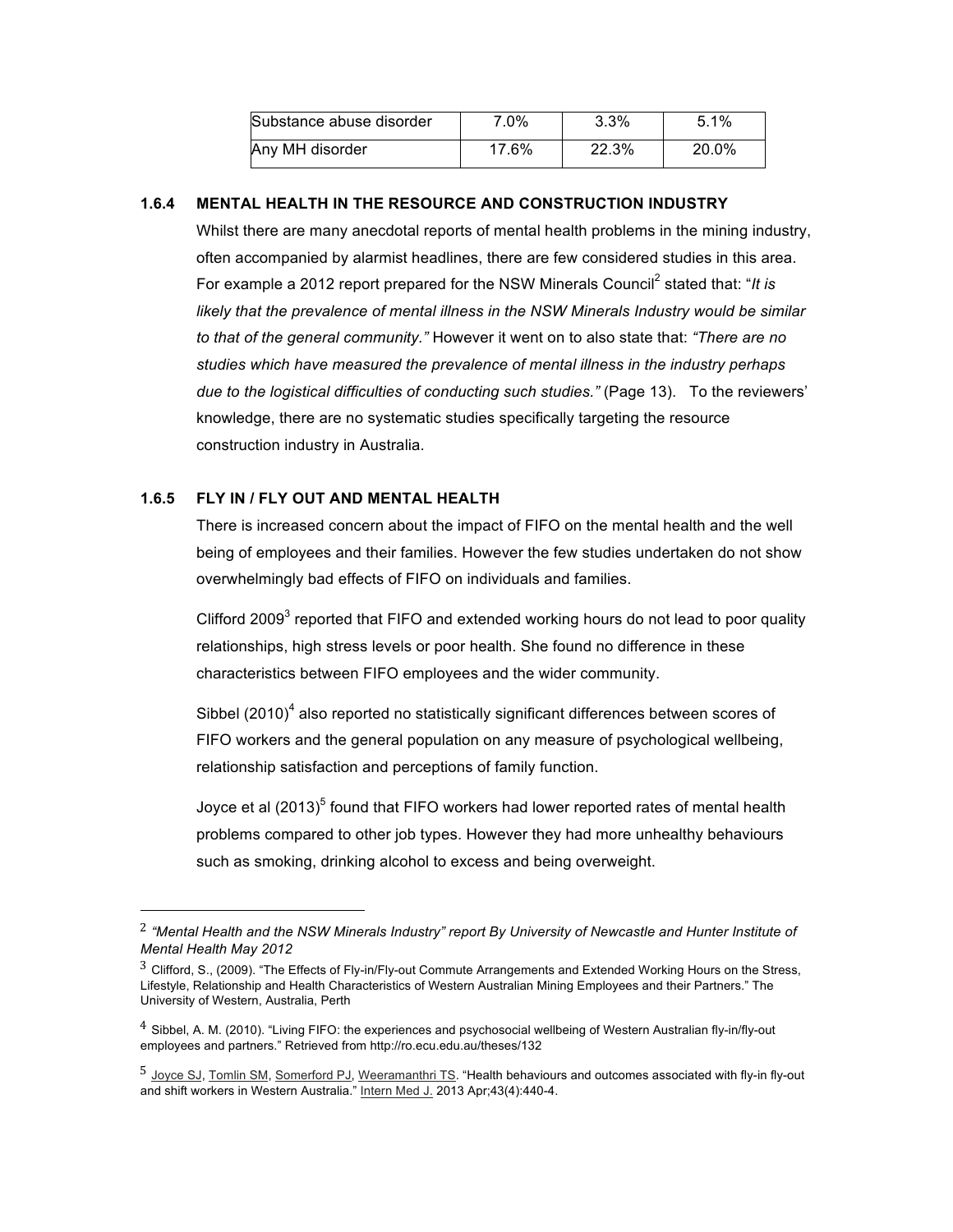Meridith et al 2104<sup>6</sup> suggests that the FIFO lifestyle can have positive or negative impacts on children and family relationships. The key findings were:

- (i) Research to date indicates that FIFO families are likely to be healthy and functioning and to demonstrate high levels of communication and cohesion.
- (ii) Most FIFO couples report healthy, satisfying and cohesive relationships.
- (iii) Impacts on children include negative emotions as a result of a parent's absence, increased levels of behaviour problems (particularly amongst boys), more bullying at school and increased pressure to succeed academically.
- (iv) Parenting is a challenge for FIFO families, particularly for the stay at home parent managing the regular transition from solo to co-parenting.
- (v) The ability to communicate regularly, privately and spontaneously is an important factor that reduces the impact of a FIFO on children and families.
- (vi) A FIFO lifestyle does not suit everyone and families considering FIFO should review the likely advantages and disadvantages.

In summary, the current research suggests that the FIFO workforce, at least in the mining sector, is no more likely to suffer mental illness than the general population. However, as a result of the work they do and the potential impact of long hours and FIFO, it is likely that that this is an area that will require increasing attention in the near future.

#### **1.7 PROMOTING MENTAL HEALTH IN THE WORKPLACE**

 

#### **1.7.1 UNDERSTANDING THE NATURE OF THE PROBLEM**

The statistics provided in the preceding section on the incidence on mental health problems can make the problem seem overwhelming. Common questions that arise are:

- What is the organisation's role in promoting mental health and / or providing treatment for employees and family members?
- How can an organisation cope with such numbers?

However it is important to note that there is no fixed point where normal daily emotions or problems become a "mental health disorder". BSS Group's experience is that the more serious mental disorders are considerably less common than the everyday problems we all face. In fact, as the diagram below sets out, such problems can be thought of as a continuum from mild ("disaffection") to moderate ("distress") to severe ("dysfunction" and "disorder").

<sup>6</sup> Veronica Meredith, Penelope Rush & Elly Robinson. "Fly-in fly-out workforce practices in Australia: The effects on children and family relationships." CFCA PAPER NO. 19 2014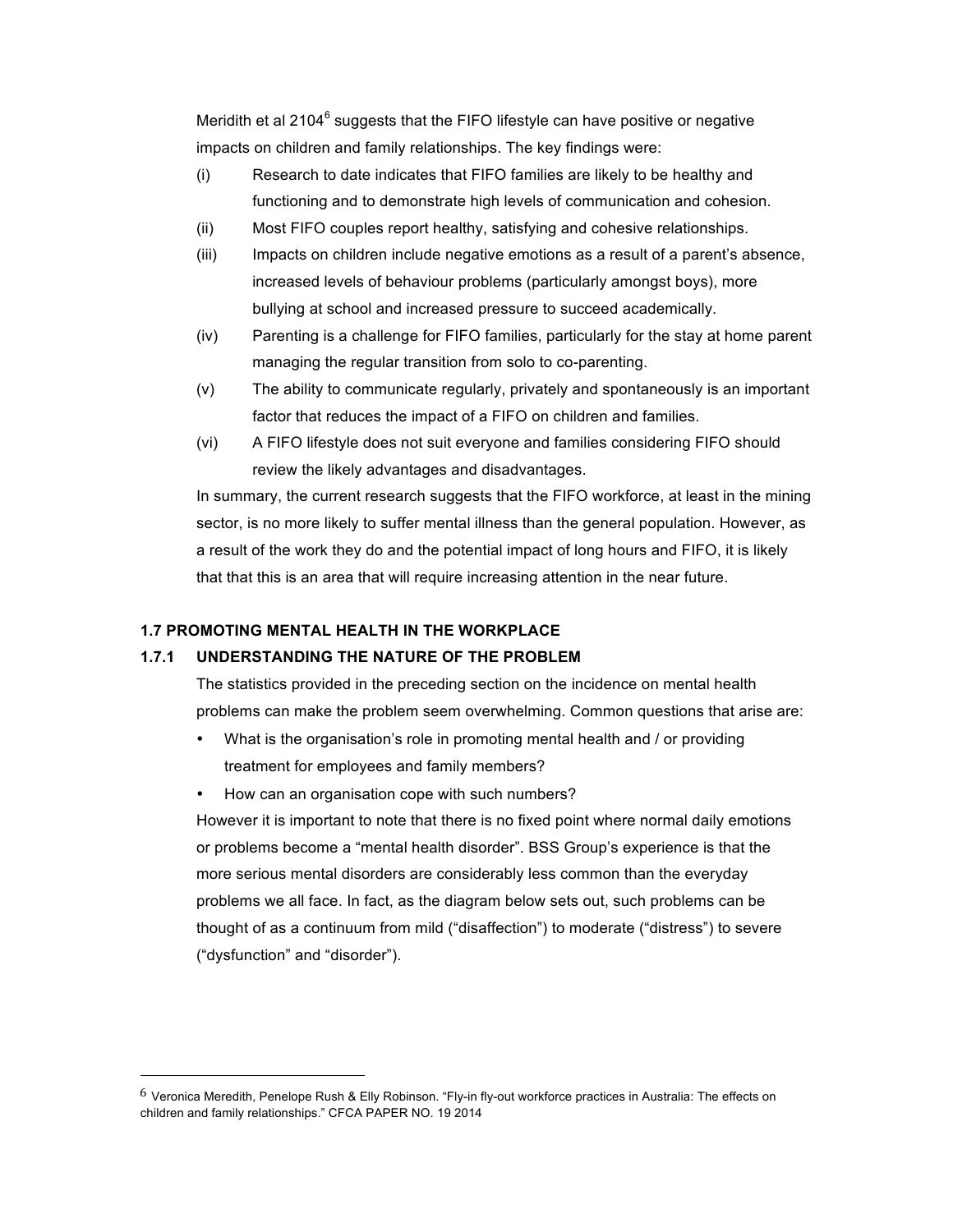#### **Diagram 17**



While a diagnosable mental health disorder is likely to require medical or psychological treatment, much can be done in the workplace to reduce disaffection and distress and limit the development of more serious problems. This highlights the importance of prevention and early intervention.

#### **1.7.2 THE CAUSES OF WORKPLACE MENTAL HEALTH ISSUES**

The rate of mental health problem is determined by three sets of variables:

(i) Employees' risk and protective factors;

 

- (ii) The characteristics of the workplace (level of demand, degree of control etc.); and
- (iii) The nature of the tasks they do (how satisfying or motivating the work is).

At any stage, one of these may be dominant as these examples show:

- A highly resilient individual may suffer if placed under prolonged, severe stress.
- A highly supportive work environment may reduce or prevent problems for individuals with a higher level of mental health risk factors

The following diagram sets out a more detailed view of the above:

<sup>7</sup> Peter Simpson: "*Mental Health at Work"* RenBro Publishing, ISBN: 978-0-9923419-5-4, Copyright © 2014 BSS Publications Pty Ltd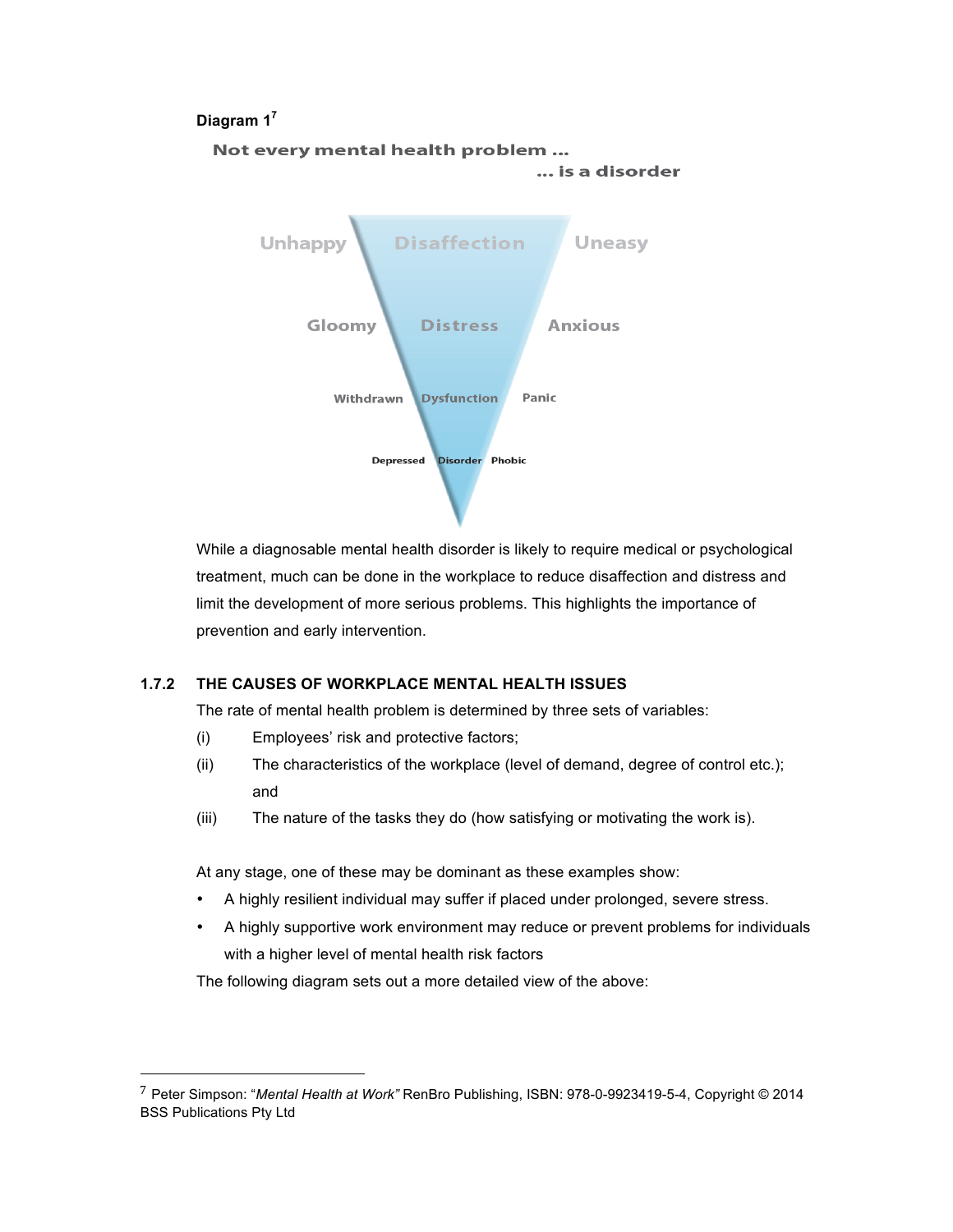

#### **Diagram 2: Factors that Influence the Level of Mental Health Issues at Work<sup>8</sup>**

While the impact of issues such as work pressure and lack of control have long been recognized, the impact of low job satisfaction and disengagement from work on mental health is often not fully recognised. Work is central to individuals' lives. Not only does it provide the means to care for their families but is also a large part of their identity and gives meaning and structure to each day. To be engaged in a job that does not provide motivation can be a source of severe stress and often results in dysfunctional behaviour and poor performance.

#### **1.7.3 IMPLEMENTING A MENTAL HEALTH PROGRAM**

The information above suggests that promoting mental health in the workplace requires a comprehensive and integrated strategy. The main components include;

- (i) Policies and procedures to manage mental health in the workplace and to promote a safe, secure, fair and supportive workplace.
- (ii) Identifying individuals and groups at higher risk of mental illness or suicide.
- (iii) Identifying work factors that increase the level of stress.
- (iv) Ensuring individuals are engaged in meaningful and satisfying work.
- (v) Addressing the challenges of working away from families.

 

<sup>8</sup> Peter Simpson: "Mental Health at Work: Supervisor Training" RenBro Publishing, ISBN: 978-0-9941809-0-

<sup>2</sup>, Copyright © 2014 BSS Publications Pty Ltd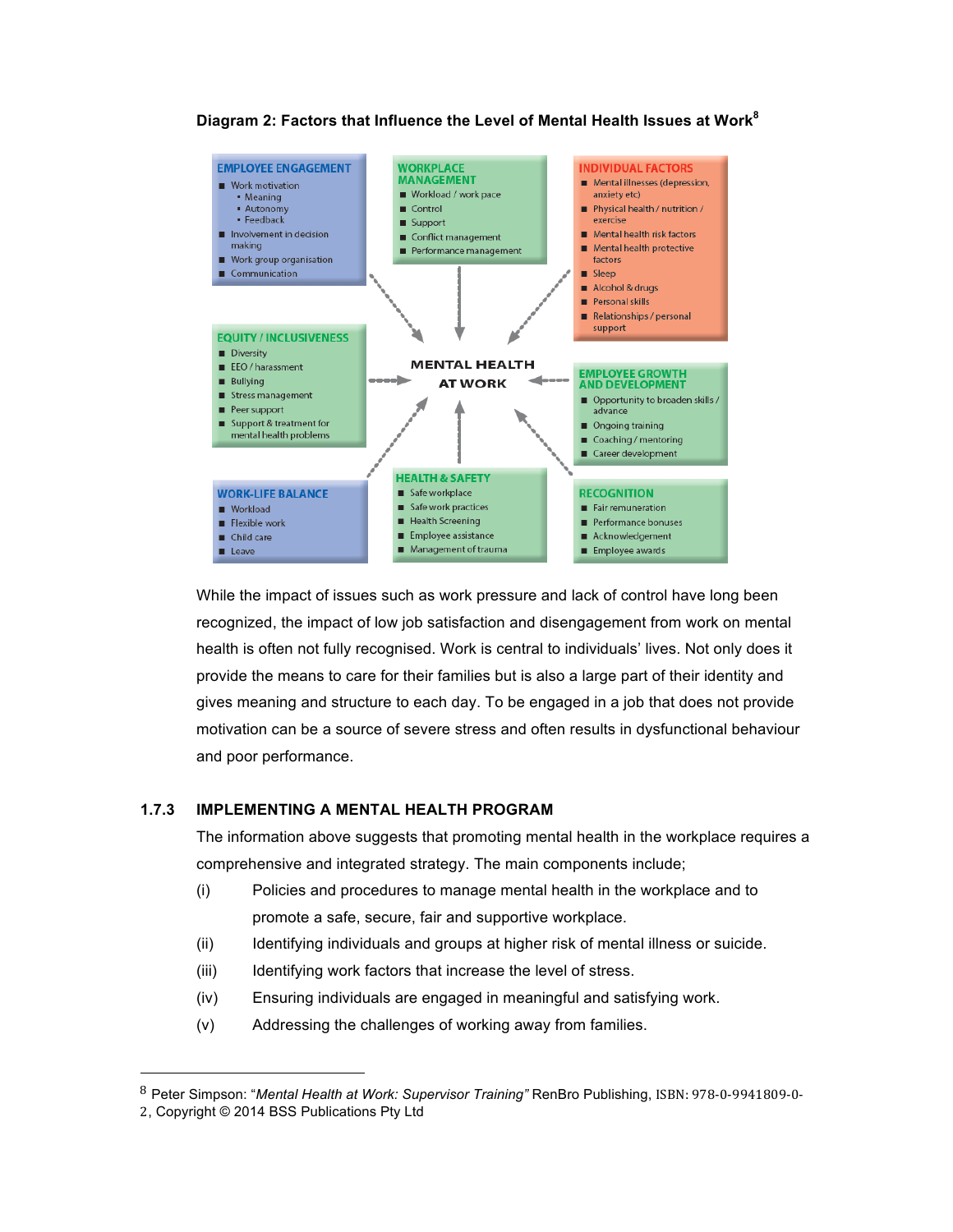- (vi) Promoting employee mental health through education to ensure they can recognise potential issues and are willing to seek early assistance.
- (vii) Providing easily available, expert assistance to address personal or work related issues.
- (viii) Encouraging support from and between workmates.
- (ix) Training supervisors, managers and specialist staff to recognise and manage mental health issues.
- (x) Providing support for individuals with mental health issues to remain at work.
- (xi) Promoting community and family awareness of Mental Health.

This approach can be sees in the diagram below.

# **Diagram 39**



Many organisations have already made considerable progress in developing the workplace conditions that promote mental health. These include programs such as:

- (i) Fair treatment, diversity and EEO;
- (ii) Bullying and harassment;
- (iii) Health screening and promotion;
- (iv) Employee Assistance;

 

<sup>&</sup>lt;sup>9</sup> Peter Simpson: "Mental Health at Work: Supervisor Training" RenBro Publishing, ISBN: 978-0-9941809-0-

<sup>2</sup>, Copyright © 2014 BSS Publications Pty Ltd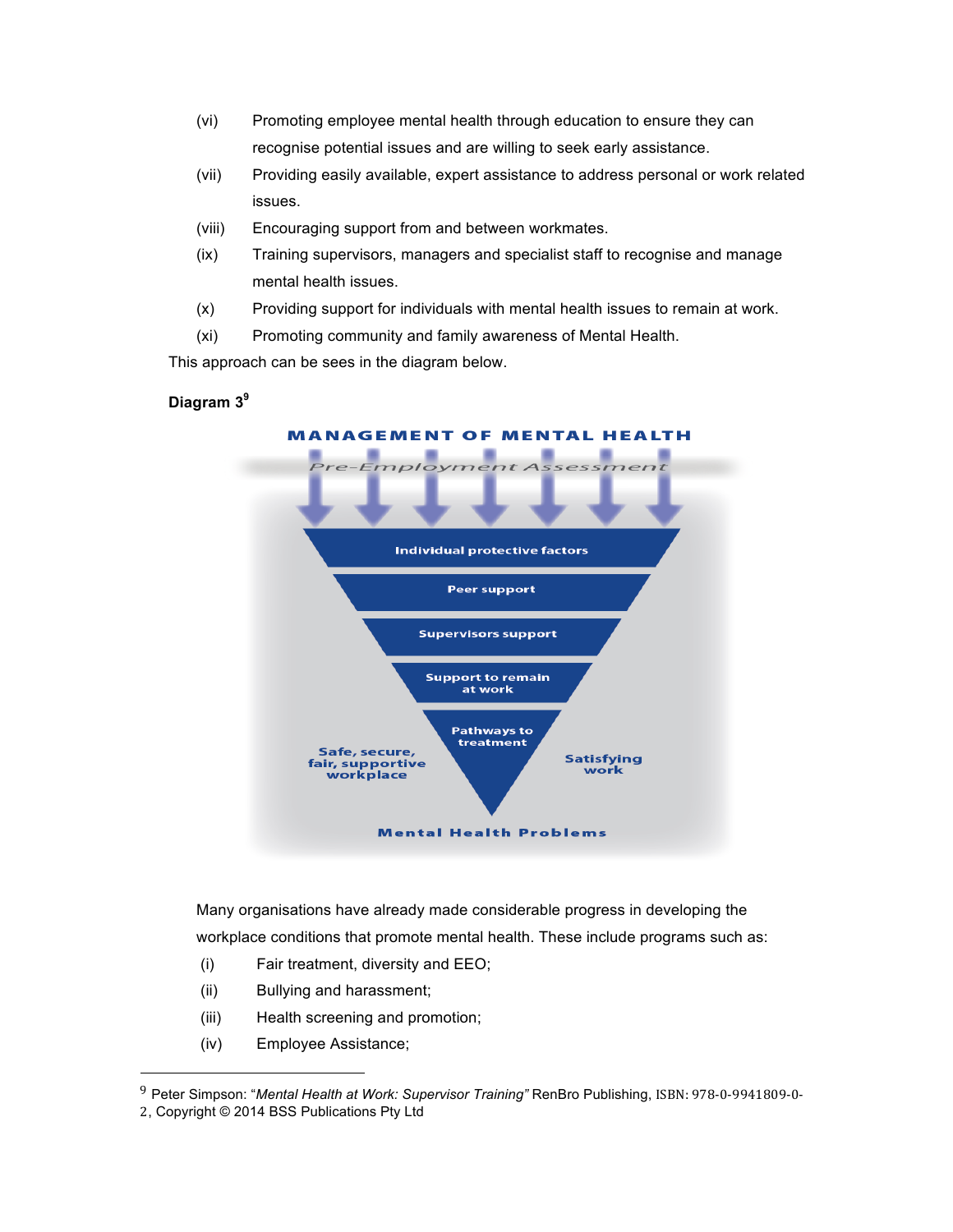- (v) Alcohol and drugs; and
- (vi) Fatigue management

While these need to be maintained, the following areas should be the focus for increased effort.

- (i) Promoting employees' ability to recognise and willingness to seek help for mental health issues.
- (ii) Promoting employee engagement and work satisfaction.
- (iii) Increasing managers and supervisors ability to assist individuals with MH problems.
- (iv) Improving the organisation's capacity to retain individuals with mental health problems in employment.

## **2. FINDINGS**

The reviewers conducted a detailed analysis against the Factors outlined in diagram 2 and provided recommendations to address these areas. These recommendations were used to develop a strategic mental health plan as part of their overall Fitness for Work program.